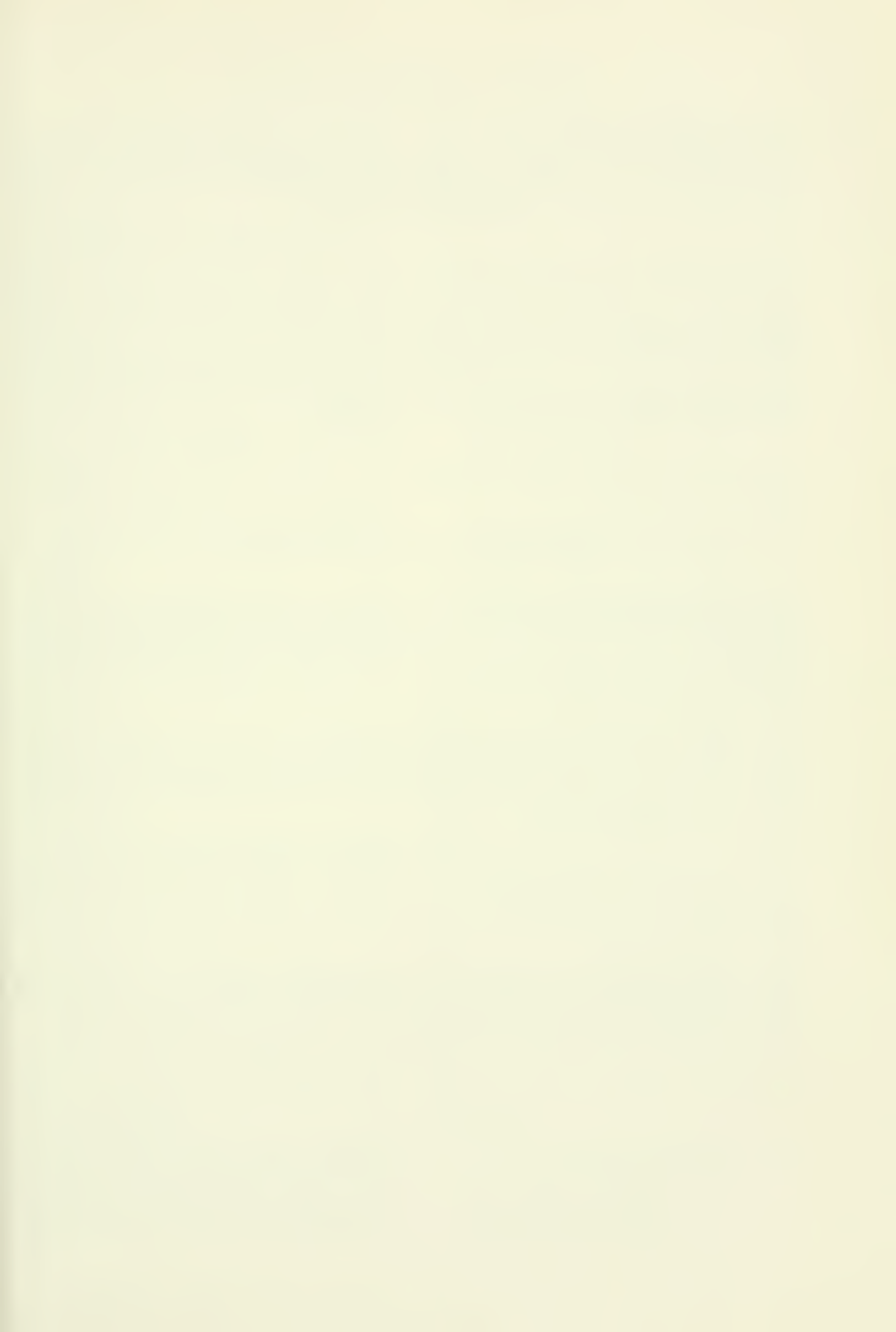## GREAT BASIN NATURALIST MEMOIRS SERIES

The Great Basin Naturalist Memoirs series was established in 1976 for scholarly works in biological natural history of greater length than can be accommodated in the *Great Basin* Naturalist. The Memoirs series appears irregularly. Approval for the production is the responsibility of the Great Basin Naturalist Editorial Board. Information concerning the production of the Memoirs series can be obtained from James R. Barnes, Editor, Great Basin Naturalist, <sup>290</sup> MLBM, Brigham Young University, Provo, UT 84602.

#### GREAT BASIN NATURALIST MEMOIRS

All Memoirs are available for purchase. Direct inquiries to: Editorial Office, Attn: Carolyn Backman, 290 MLBM, Brigham Young University, Provo, UT 84602. Only checks or money orders drawn on U.S. banks or U.S. currency are accepted. Please include \$2 per copy for mailing and handling charges.

- No. <sup>1</sup> The birds of Utah. \$10.
- No. 2 Intermountain biogeography: a symposium. \$15.
- No. 3 The endangered species: a symposium. \$6.
- No. 4 Soil-plant-animal relationships bearing on revegetation and land reclamation in Nevada deserts. \$6.
- No. 5 Utah Lake monograph. \$8.
- No. 6 The bark and ambrosia beetles of North and Central America (Coleoptera: Scolytidae), a taxonomic monograph. \$60.
- No. 7 Biology of desert rodents. \$8.
- No. 8 The black-footed ferret. \$10.
- No. 9 A Utah flora. \$40.
- No. 10 A reclassification of the genera of Scolytidae (Coleoptera). \$10.
- No. <sup>11</sup> A catalog of Scolytidae and Platypodidae (Coleoptera), part 1: bibliography. \$30.
- No. 12 Research in the Auchenorrhyncha, Homoptera: <sup>a</sup> tribute to Paul W. Oman. \$30.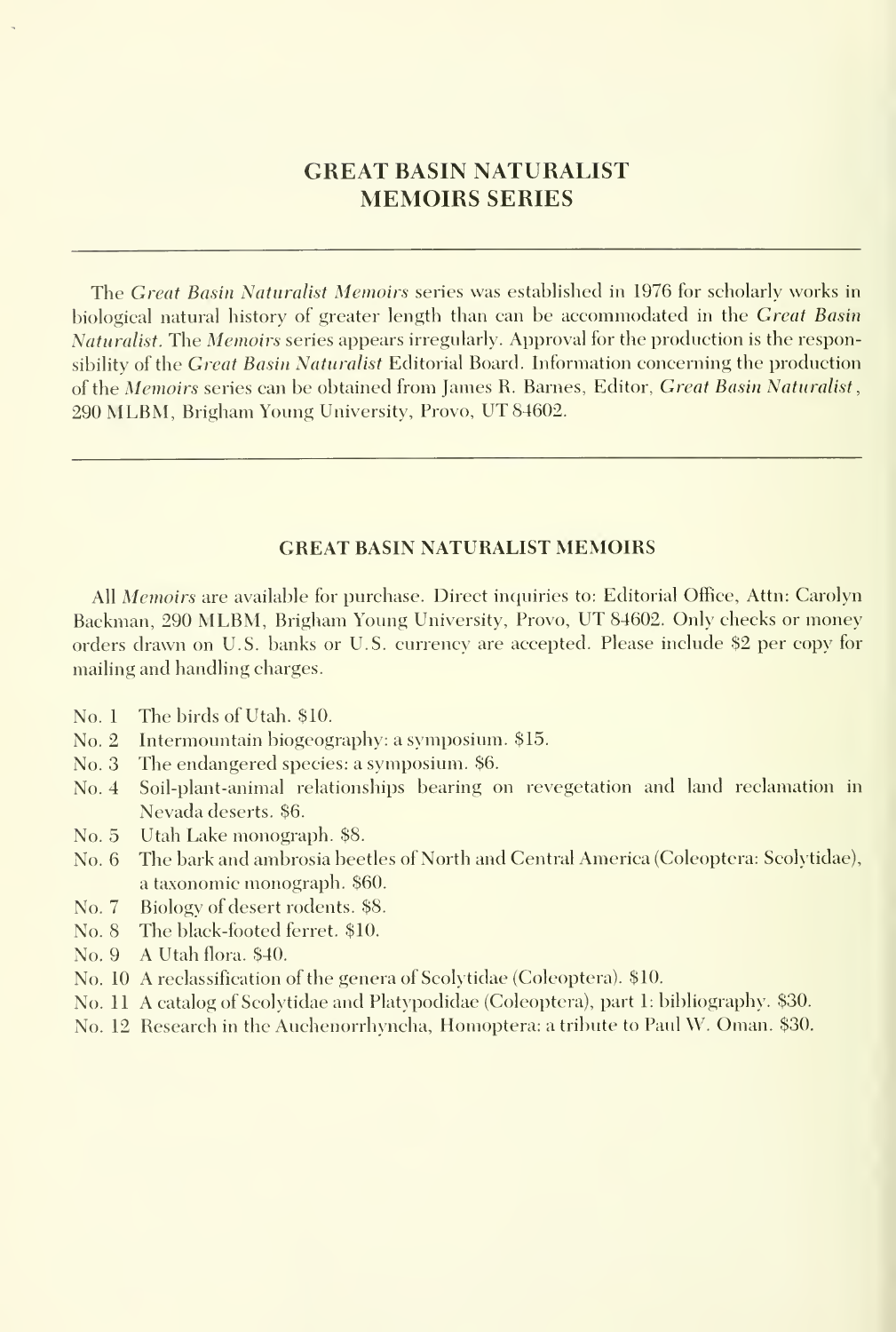#### INFORMATION FOR AUTHORS

The Great Basin Naturalist welcomes previously unpublished manuscripts pertaining to the biological natural history of western North America. Pref erence will be given to concise manuscripts of up to 12,000 words.

MANUSCRIPTS SHOULD BE SUBMITTED to James R. Barnes, Editor, Great Basin Naturalist, 290 MLBM, Brigham Young University, Provo, Utah 84602. A cover letter accompanying the manuscript must include phone number(s) of the author submitting the manuscript; it must also provide information describing the extent to which data, text, or illustrations have been used in other papers or books that are published, in press, submitted, or soon to be submitted elsewhere. Authors should adhere to the following guidelines; manuscripts not so prepared may be returned for revision.

CONSULT THE MOST RECENT ISSUE of this journal for general style and format. Also refer to the CBE Style Manual, 5th edition (Council of Biology Editors, <sup>9650</sup> Rockville Pike, Bethesda, MD <sup>20814</sup> USA; \$24).

TYPE AND DOUBLE SPACE all materials, including literature cited, table headings, and figure legends. Avoid hyphenated words at right-hand margins. Underline words to be printed in italics. Use stan dard bond  $(22 \times 28$  cm), leaving 2.5-cm margins on all sides.

SUBMIT <sup>3</sup> COPIES of the manuscript. Number allpages and assemble each copy separately: title page, abstract and key words, text, acknowledgments, literature cited, appendices, tables, figure legends, figures.

TITLE PAGE includes an informative title no lon ger than 15 words, names and addresses of authors, a running head of fewer than 40 letters and spaces, footnotes to indicate change of address and author to whom correspondence should be addressed if other than the first author.

ABSTRACT states the purpose, methods, results, and conclusions of the research. It is followed by 6-12 key words, listed in order of decreasing importance, to be used for indexing.

TEXT has centered main headings printed in all capital letters; second-level headings are centered in upper- and lower-case letters; third-level headings begin paragraphs.

VOUCHER SPECIMENS. Authors are encouraged to designate, properly prepare, label, and deposit high-quality voucher specimens and cultures docu menting their research in an established permanent collection, and to cite the repository in publication.

REFERENCES IN THE TEXT are cited by author and date: e.g., Martin (1989) or (Martin 1989). Multiple citations should be separated by commas and listed in chronological order. Use "et al." after name of first author for citations having more than two authors.

ACKNOWLEDGMENTS, under a centered main heading, include special publication numbers when appropriate.

LITERATURE CITED, also under a centered main heading, lists references alphabetically in the fol lowing formats:

- Mack, G. D., and L. D. Flake. 1980. Habitat rela tionships of waterfowl broods on South Dakota stock ponds. Journal of Wildlife Management 44: 695-700.
- Sousa, W. P. 1985. Disturbance and patch dynamics on rocky intertidal shores. Pages 101-124 in S. T. A. Pickett and P. S. White, eds. , The ecology of natural disturbance and patch dy namics. Academic Press, New York.
- Coulson, R. N., and J. A. Witter. 1984. Forest entomology: ecology and management. John Wiley and Sons, Inc., New York. 669 pp.

TABLES are double spaced on separate sheets and designed to fit the width of either a single column or a page. Use lower-case letters to indicate foot notes.

PHOTOCOPIES OF FIGURES are submitted initially with the manuscript; editors may suggest changes. Lettering on figures should be large enough to withstand reduction to one- or two column width. Originals must be no larger than  $22 \times 28$  cm.

NOTES. If your manuscript would be more ap propriate as a short communication or note, follow the above instructions but do not include an abstract.

A CHARGE of \$45 per page is made for articles published; the rate for subscribers will be \$40 per page. However, manuscripts with complex tables and/or numerous half-tones will be assessed an additional charge. Reprints may be purchased at the time of publication (an order form is sent with the proofs).

#### FINAL CHECK:

- Cover letter explains any duplication of infor mation and provides phone number(s)
- 3 copies of the manuscript
- Conformity with instructions
- Photocopies of illustrations